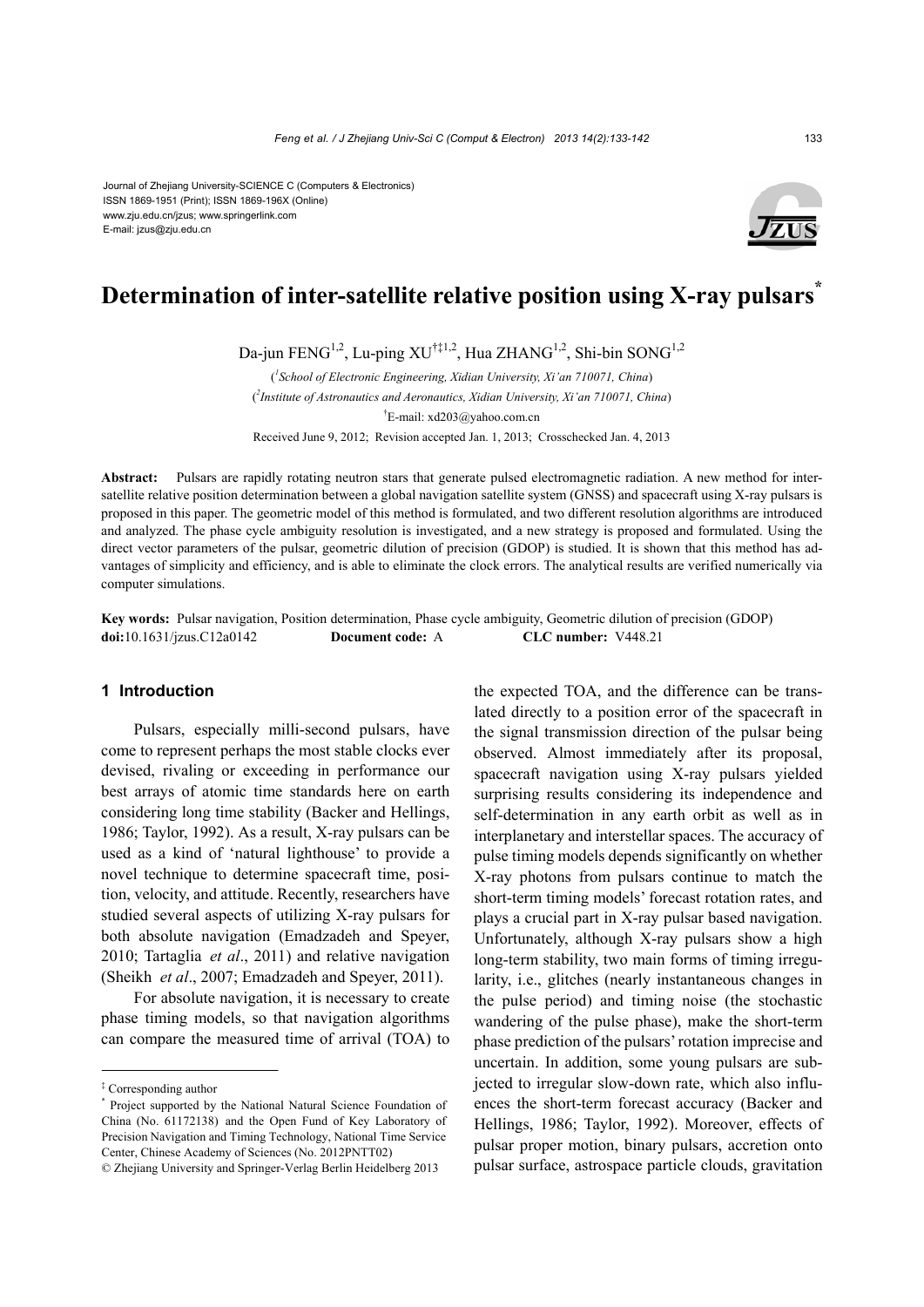waves outside the solar system, etc., increase the difficulty of an exact phase prediction. Therefore, in practice, besides from being developed from years of observations at ground-based radio telescopes or satellite-based X-ray detectors, credible phase timing models are supposed to be supervised and updated. Alternatively, it is important for X-ray pulsars to work in unison with other space navigation systems, so as to make spacecraft navigation farther and more reliable (Woodfork *et al.*, 2005; Fang and Ning, 2009).

Once, a global navigation satellite system (GNSS), such as the global positioning system (GPS), has revolutionized the navigation of everything, such as terrestrial cars, maritime ships, and aerial flying planes. Nevertheless, GNSS does not provide a satisfactory solution to the navigation of spacecraft outside the orbits of the GNSS constellation. Therefore, it is significant to extend the navigation capability of GNSS beyond its constellation orbits using X-ray pulsars. In addition, positions determined relative to GNSS satellites can provide some additional information for TOA phase models used in X-ray pulsar based navigation to real-time automatic correction.

In this article, we present a new method for intersatellite relative position determination between GNSS satellites and spacecraft using X-ray pulsars. Actually, several relative navigation strategies have been suggested in recent years. For instance, Sheikh *et al.* (2007) pointed out that the periodic celestial body including X-ray pulsars can be used for relative navigation in many applications, which require only relative range information such as spacecraft formation. Using the pulsar measurements, Emadzadeh and Speyer (2011) proposed a recursive algorithm for relative navigation between two spacecraft. Xiong *et al.* (2008) studied an autonomous navigation technique based on X-ray pulsars for a satellite in a constellation using time difference of arrival (TDOA). Unlike Xiong *et al.* (2008) and Emadzadeh and Speyer (2011), the proposed method suggests using GNSS satellite to retransmit the TOA of the X-ray photon sequential in real time. There are two main features of this method. First, it can eliminate the clock error due to time synchronization; second, it can obtain 3D relative positions, and the absolute position can also be resolved using the GNSS satellite position which is known exactly. In this paper, the geometric model of this method is formulated, and two different resolution algorithms are introduced and analyzed. Then, a new full period relation formula is presented for pulse phase cycle ambiguity resolution. The technique for correction of relative movement between spacecraft and GNSS satellites is introduced, and the method for TOA phase model correction using the relative position is specified. Finally, effects of geometric dilution of precision (GDOP) in intersatellite relative position determination, using X-ray pulsars, are analyzed.

## **2 Algorithm for inter-satellite relative position determination using X-ray pulsars**

## **2.1 Principles and formulations**

It is assumed that both X-ray detectors and deepspace antennas are set onto spacecraft and GNSS satellites, respectively. Although current GNSS does not have this type of equipment, it can be equipped in the future GNSS, such as the next generation of GPS satellites or the Beidou-2 satellite developed by China. For simplicity, we take GPS as an example in the following paragraphs.

The on-satellite detector detects the X-ray photons from X-ray pulsars and records their TOA, while the X-ray photons hit the detector material based on the atomic clock. Then, as shown in Fig. 1, a time sequence is formed using time bin Δ*t* to sample the TOA and summing the number of photons within a time bin. Immediately, the onboard antenna transmits the time sequence successively using a communication channel. It should be noted that the time bin size determines the timing resolution of pulsar signals, and causes time delay in the process of photon reception and signal retransmission (Sheikh and Pines, 2006). Pulsars and their parameters are shown in Table 1, where  $\alpha$  is the right ascension,  $\beta$  is the declination,  $p$  is the period, and  $F_x$  is the flux intensity (Sheikh, 2005). We assume the effective area is  $1 \text{ m}^2$  and a bin length of 1 μs. In the simulation, the TOA measuring method (Zhang and Xu, 2011) is used to generate the position variance error.

Both X-ray photons from X-ray pulsars and electromagnetic waves carrying the photons' arrival time sequence from GPS satellites can be received by spacecraft, so both the pulse from an X-ray pulsar and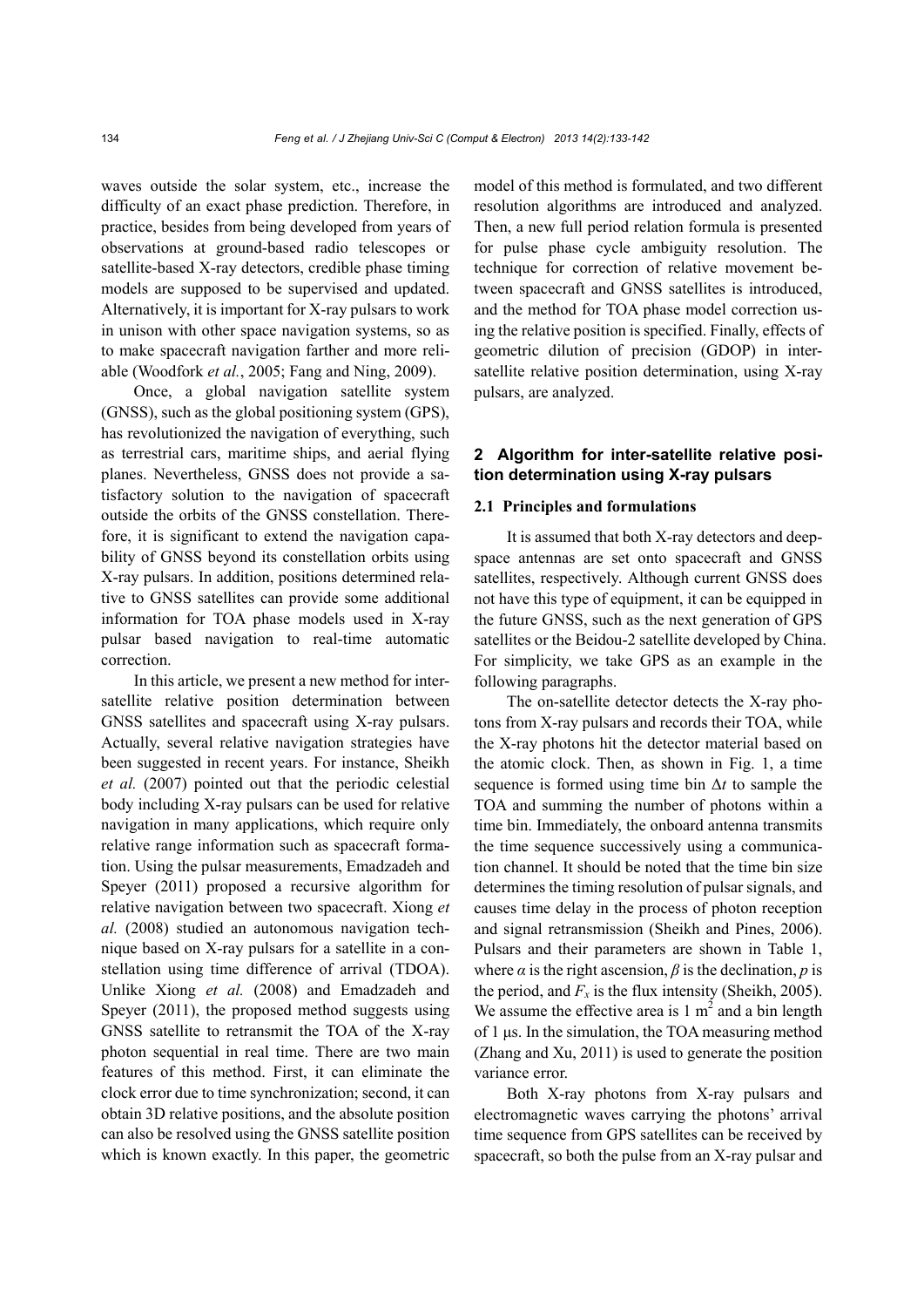its copy with phase delay will be obtained. Phase interval between the two arrivals of the same pulse represents the sum of the distance between the spacecraft and the GPS satellite in the direction of the X-ray pulsar being observed, and the linear distance between them. The distance relation is shown in Fig. 2.



**Fig. 1 Photons and time bin**

**Table 1 Pulsars and their parameters** 

| Pulsar     | $\alpha$ (°) | $\beta$ (°) | p(s)    | $F_x$ (ph·s /cm <sup>2</sup> ) |
|------------|--------------|-------------|---------|--------------------------------|
| $B0531+21$ | 83.63        | 22.01       | 0.03340 | 1.54                           |
| B1821-24   | 276.13       | $-24.87$    | 0.00305 | $1.93\times10^{-4}$            |
| B1937+21   | 294.92       | 21.58       | 0.00156 | $4.99 \times 10^{-5}$          |
| J1751-305  | 359.18       | $-1.91$     | 0.00230 | $1.17\times10^{-9}$            |

*α*: right ascension; *β*: declination; *p*: period;  $F_x$ : flux intensity



**Fig. 2 Geometric layout of inter-satellite relative position determination** 

It is the time interval measured by the clock in the spacecraft instead of the exact time read from the clock in the GPS satellites and the spacecraft that is used to calculate the relative position after being translated to a common inertial reference system. Therefore, the result is dependent on the stability of the on-satellite clocks but independent of the difference between the exact clock time of the GPS satellite and the spacecraft.

X-ray pulsars are very far away from the solar system, so the line-of-sight to the emitting source is considered constant within the solar system. Let *LSO* be the distance between *S* and *O* and  $L_{PO}$  be the distance between the GPS satellite and the spacecraft in the direction of the pulsar being observed. Furthermore, *C* is the speed of light and  $\Delta T_i$  is the time interval while the X-ray pulsar *i* is observed. Then, the relation between the distance sum and the time interval is expressed as

$$
L_{PO} + L_{SO} = C\Delta T,\tag{1}
$$

$$
L_{SO} \cos \psi = L_{PO}, \tag{2}
$$

where  $\psi$  is the angle between directions of the spacecraft and the X-ray pulsar in the polar coordinate system centered by the GPS satellite. *ψ* can be expressed as

$$
\cos \psi = \cos \alpha \cos \beta \cos \theta \cos \phi \n+ \cos \alpha \sin \beta \cos \theta \sin \phi + \sin \alpha \sin \theta,
$$
\n(3)  
\n
$$
0 \le \psi \le 90^{\circ},
$$
\n(4)

where  $\theta$  is the angle from the *x*-*y* coordinate plane to the direction of the spacecraft in the polar coordinate system centered by the GPS satellite, and  $\phi$  is the angle from the *x*-axis to the direction of the projection on the *x*-*y* coordinate plane by the spacecraft. To describe the direction of X-ray pulsars, let  $\alpha_i$  be the right ascension (J2000) ( $\degree$ ) of pulsar *i* and  $\beta_i$  be the declination (J2000) ( $\degree$ ) of pulsar *i*.

A solution to  $L_{SO}$  can be expressed as

$$
L_{SO} = \frac{C\Delta T}{1 + \cos\psi} = C\Delta T \cdot (1 + |\cos\alpha\cos\beta\cos\theta\cos\phi
$$
  
+  $\cos\alpha\sin\beta\cos\theta\sin\phi + \sin\alpha\sin\theta|$ )<sup>-1</sup>, (5)

where

$$
C\Delta T / 2 \le L_{SO} \le C\Delta T, \tag{6}
$$

$$
\cos(\varphi - \beta) \ge -\tan\alpha \tan\theta. \tag{7}
$$

Thus, the relation between the position  $(x, y, z)$  relative to the GPS satellite and the time interval *∆T* can be expressed as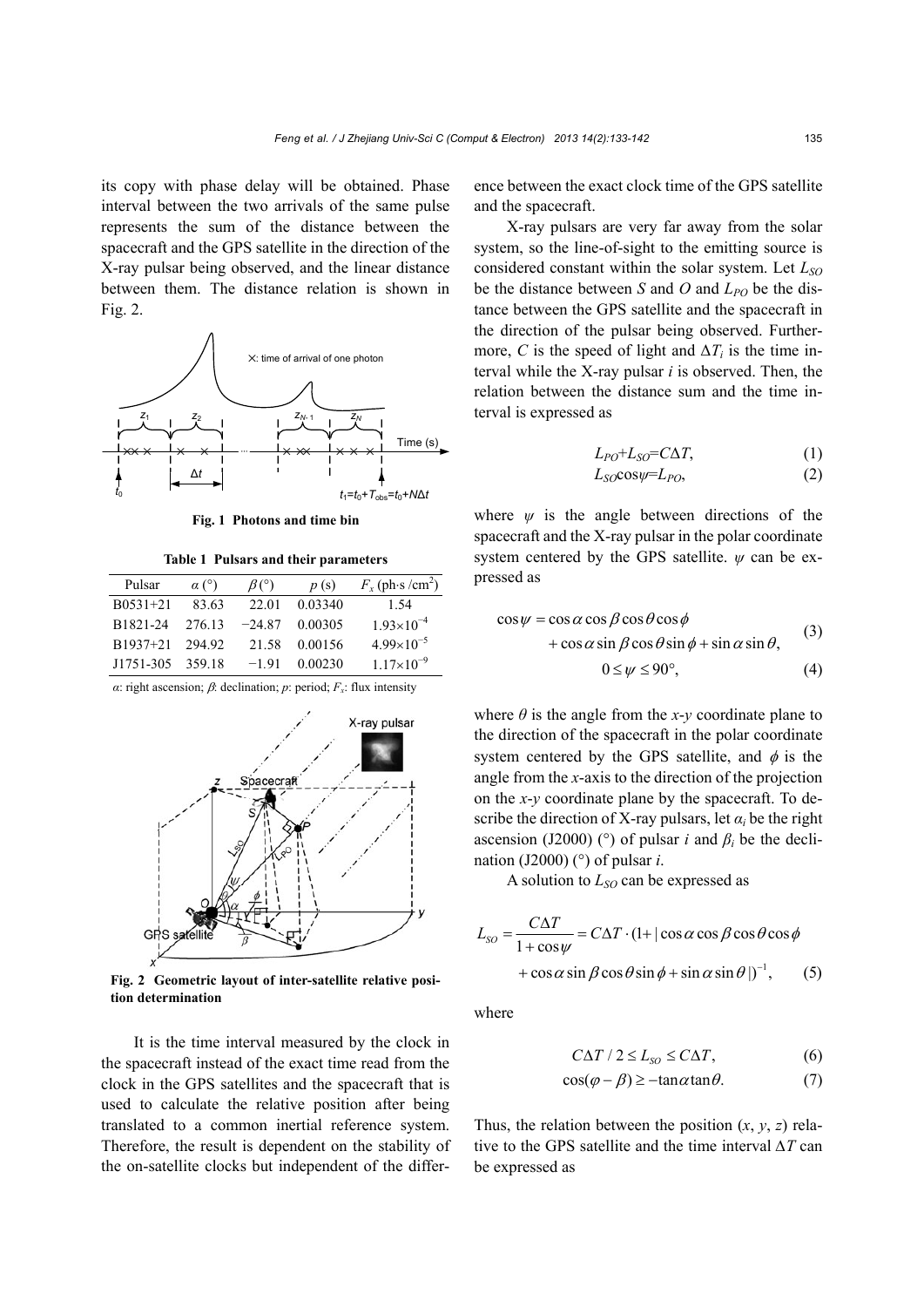$\cos \alpha \cos \beta \cdot x + \cos \alpha \sin \beta \cdot y + \sin \alpha \cdot z$ 

$$
+\sqrt{x^2 + y^2 + z^2} = C\Delta T.
$$
 (8)

It can be seen from Eq. (8) that the spacecraft is located on a curved surface in the polar coordinate system centered by the GPS satellite when one X-ray pulsar is observed.

Observations of at least three X-ray pulsars can be utilized to provide a solution to the 3D spacecraft position. The location equations can be expressed as

$$
\begin{cases}\n\cos \alpha_1 \cos \beta_1 \cdot x + \cos \alpha_1 \sin \beta_1 \cdot y + \sin \alpha_1 \cdot z + r \\
= C\Delta T_1 = \rho_1(x, y, z), \\
\cos \alpha_2 \cos \beta_2 \cdot x + \cos \alpha_2 \sin \beta_2 \cdot y + \sin \alpha_2 \cdot z + r \\
= C\Delta T_2 = \rho_2(x, y, z), \\
\cos \alpha_3 \cos \beta_3 \cdot x + \cos \alpha_3 \sin \beta_3 \cdot y + \sin \alpha_3 \cdot z + r \\
= C\Delta T_3 = \rho_3(x, y, z),\n\end{cases}
$$
\n(9)

where  $r = \sqrt{x^2 + y^2 + z^2}$  is the value of *L<sub>SO</sub>*.

Assuming the approximate position of spacecraft to be  $(\hat{x}, \hat{y}, \hat{z})$ , we have

$$
\begin{cases}\n x = \hat{x} + \Delta x, \\
 y = \hat{y} + \Delta y, \\
 z = \hat{z} + \Delta z,\n\end{cases}
$$
\n(10)

where *∆x*, *∆y*, and *∆z* are the differences between the real position and the approximate position.

Let *ε* be the iteration precision. Using linear iteration with the precision  $\sqrt{\Delta x^2 + \Delta y^2 + \Delta z^2} \leq \varepsilon$ , we can obtain  $(x, y, z)$  by

$$
\Delta \boldsymbol{\rho} = [\Delta \rho_1, \Delta \rho_2, \Delta \rho_3]^T = \boldsymbol{\rho} - \hat{\boldsymbol{\rho}}, \qquad (11)
$$

$$
\Delta x = [\Delta x, \Delta y, \Delta z]^{\mathrm{T}}, \qquad (12)
$$

$$
\boldsymbol{H} = \begin{pmatrix} \cos \alpha_1 \cos \beta_1 + \frac{\hat{x}}{\hat{r}} & \cos \alpha_1 \sin \beta_1 + \frac{\hat{y}}{\hat{r}} & \sin \alpha_1 + \frac{\hat{z}}{\hat{r}} \\ \cos \alpha_2 \cos \beta_2 + \frac{\hat{x}}{\hat{r}} & \cos \alpha_2 \sin \beta_2 + \frac{\hat{y}}{\hat{r}} & \sin \alpha_2 + \frac{\hat{z}}{\hat{r}} \\ \cos \alpha_3 \cos \beta_3 + \frac{\hat{x}}{\hat{r}} & \cos \alpha_3 \sin \beta_3 + \frac{\hat{y}}{\hat{r}} & \sin \alpha_3 + \frac{\hat{z}}{\hat{r}} \end{pmatrix},
$$
\n(13)

where  $\hat{r} = \sqrt{\hat{x}^2 + \hat{y}^2 + \hat{z}^2}$ . Then, we can obtain  $\Delta x$  $=$ *H*<sup>-1</sup> $\Delta$  $\rho$ . Using Eq. (10), we can then obtain (*x*, *y*, *z*). If (Δ*x*, Δ*y*, Δ*z*) satisfies  $\sqrt{\Delta x^2 + \Delta y^2 + \Delta z^2} \leq \varepsilon$ , (*x*, *y*, *z*) will be the resolution; otherwise, we make  $(x, y, z)$  be the new  $(\hat{x}, \hat{y}, \hat{z})$  to repeat the process until the iteration precision is satisfied.

Theoretically, only three X-ray pulsars are needed to determine the spacecraft position  $(x, y, z)$ relative to the GPS satellite, while more X-ray pulsars can actually improve its precision. In this case, we use a least square method to resolve the position.

Suppose we have *M* (*M*>3) X-ray pulsars available. Then  $H$  will be a matrix as follows:

$$
\mathbf{H} = \begin{pmatrix}\n\cos\alpha_1 \cos\beta_1 + \frac{\hat{x}}{\hat{r}} & \cos\alpha_1 \sin\beta_1 + \frac{\hat{y}}{\hat{r}} & \sin\alpha_1 + \frac{\hat{z}}{\hat{r}} \\
\cos\alpha_2 \cos\beta_2 + \frac{\hat{x}}{\hat{r}} & \cos\alpha_2 \sin\beta_2 + \frac{\hat{y}}{\hat{r}} & \sin\alpha_2 + \frac{\hat{z}}{\hat{r}} \\
\cos\alpha_3 \cos\beta_3 + \frac{\hat{x}}{\hat{r}} & \cos\alpha_3 \sin\beta_3 + \frac{\hat{y}}{\hat{r}} & \sin\alpha_3 + \frac{\hat{z}}{\hat{r}} \\
\cos\alpha_4 \cos\beta_4 + \frac{\hat{x}}{\hat{r}} & \cos\alpha_4 \sin\beta_4 + \frac{\hat{y}}{\hat{r}} & \sin\alpha_4 + \frac{\hat{z}}{\hat{r}} \\
\vdots & \vdots & \vdots\n\end{pmatrix}
$$
\n(14)

Then, we will have  $\Delta x = (H^{\mathrm{T}}H)^{-1}\Delta p$ , and

$$
\begin{pmatrix} x \\ y \\ z \end{pmatrix} = \begin{pmatrix} \hat{x} \\ \hat{y} \\ \hat{z} \end{pmatrix} + \begin{pmatrix} \Delta x \\ \Delta y \\ \Delta z \end{pmatrix}.
$$
 (15)

Similarly, if  $(\Delta x, \Delta y, \Delta z)$  satisfies  $\sqrt{\Delta x^2 + \Delta y^2 + \Delta z^2}$  $\leq \varepsilon$ ,  $(x, y, z)$  will be the resolution; otherwise, we make  $(x, y, z)$  be the new  $(\hat{x}, \hat{y}, \hat{z})$  to repeat the process until we obtain the resolution.

In addition, using several GPS satellites synchronously is another way to improve the intersatellite relative precision. Solution optimization using several GPS satellites is shown in Fig. 3.

After the spacecraft position  $(x, y, z)$  relative to the GPS satellite is calculated, the position in a common reference frame, such as the solar system barycenter frame, can be reckoned up using the precise GPS constellation ephemeris data.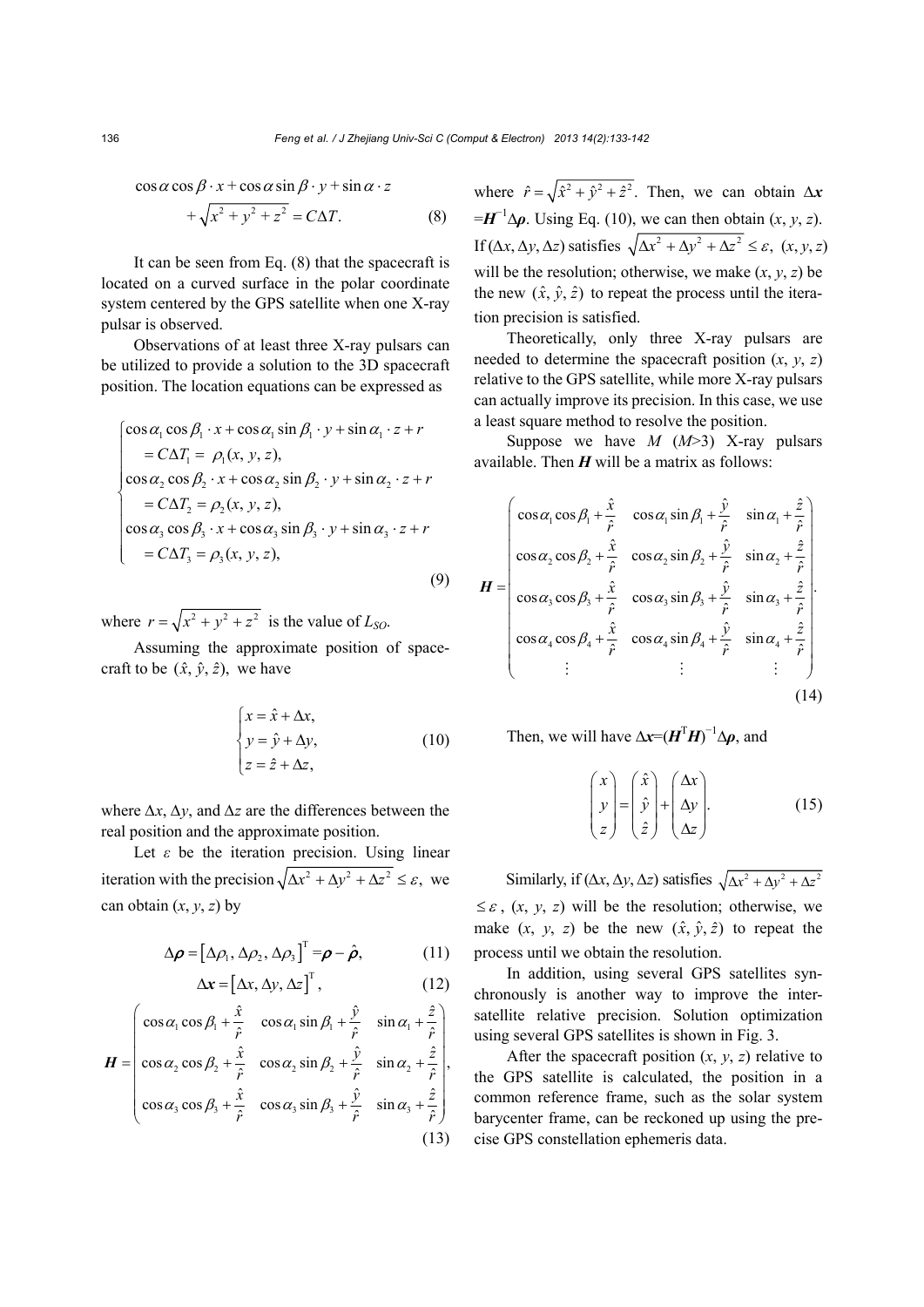

**Fig. 3 Solution optimization using several GPS satellites**

We also find that GNSS can be used to measure the distance between GNSS satellites and spacecraft, but the length of the baseline and the orbit limit its GDOP. In the proposed method, pulsars can improve the GDOP greatly because of their uniform distribution in the celestial sphere. In Section 5, we give the details.

#### **2.2 Simulation results**

As shown in Fig. 4, we choose 100 sets of *α* and *β* to resolve positions using the linear iteration method. *α* is the declination (J2000) of a pulsar and *β* is the right ascension of a pulsar. In each set, there are three  $\alpha$  and  $\beta$ , which represent three different X-ray pulsar locations. The 100 sets of  $\alpha$  and  $\beta$  can also be divided into 10 groups. In each group, *α* is the same and *β* varies. Among different groups, *β* remains unchanged and *α* varies.

Similarly, in Fig. 5 we choose 100 sets of *α* and *β* to resolve positions with the least square method. In each set, there are four  $\alpha$  and  $\beta$ , which represent four different X-ray pulsar locations. The 100 sets of *α* and *β* can also be divided into 10 groups. In each group, *α* is the same and *β* varies. Among different groups, *β* remains unchanged and *α* varies.

Ten white Gaussian noises with different degrees of power are added to Δ*T* to simulate noises. The power of white Gaussian noise in one group is larger than that of its former one. With  $\alpha$  and  $\beta$  selected in Figs. 4 and 5, we use linear iteration method and least square method respectively to resolve the user's positions in each group. Then, we compare the results with the positions resolved without noise and calculate the variance of position deviation.



**Fig. 4 Values of** *α* **(a) and** *β* **(b) for the linear iteration method**



**Fig. 5** Values of  $\alpha$  (a) and  $\beta$  (b) for the least square **method**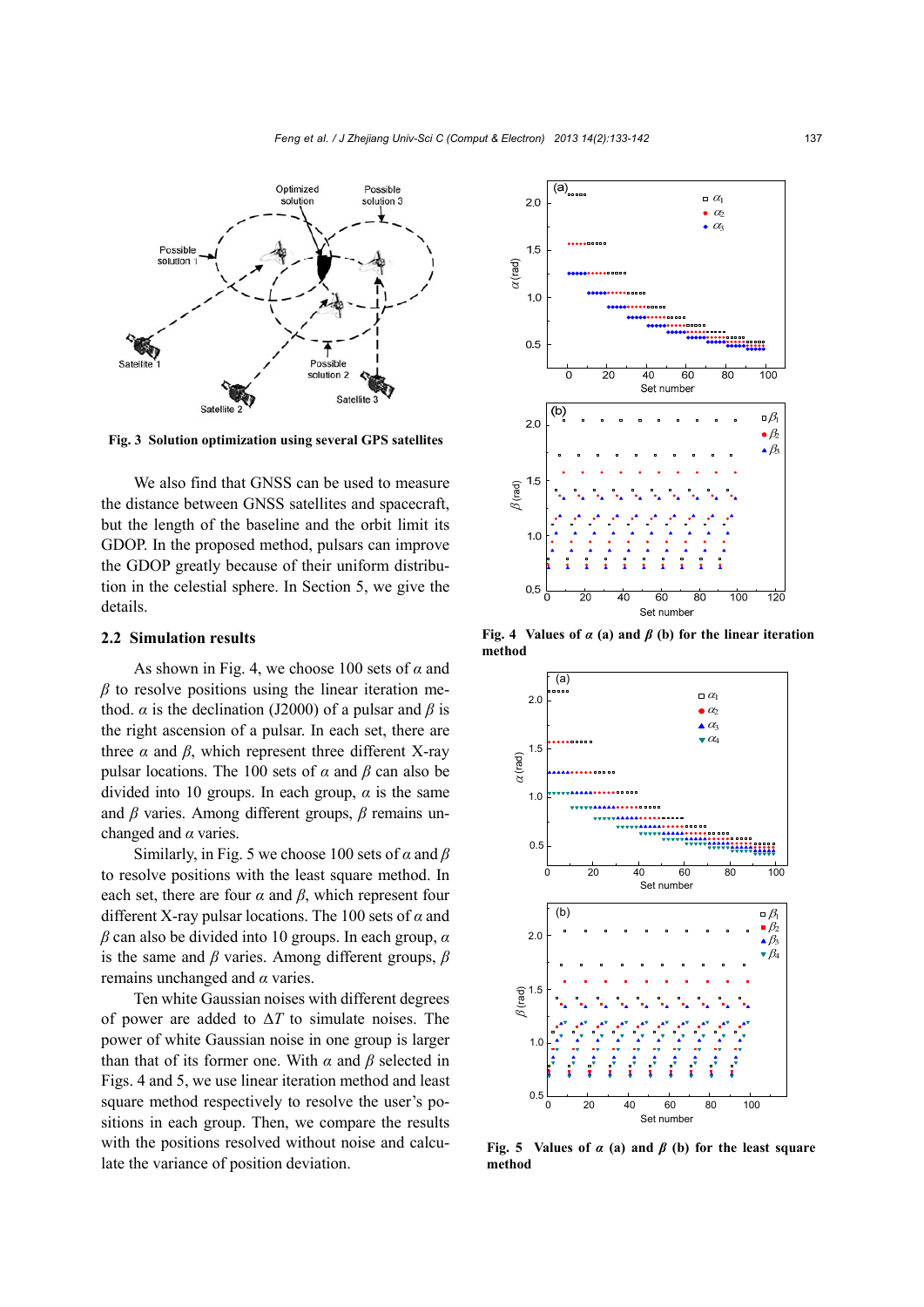From Fig. 6, we can see that the variance of position deviation of the least square method is smaller than that of the linear iteration method, which means that the least square method has a better resolution precision over the linear iteration method and a better noise resistance under the same situation. When the power of noise is small, the variance of position deviation is small as well. But, when the power of noise becomes large, the variance of position deviation will greatly increase and become too large to satisfy the resolution precision.



**Fig. 6 Position deviation variances using the least square method and the linear iteration method** 

### **3 Pulse phase cycle ambiguity resolution**

Comparison of two integrated pulses does not determine the entire distance between the GPS satellites and the spacecraft unless the number of full pulse cycles between both of the time arrivals is also known, which means that pulse cycles are ambiguous (Fig. 7). Additional methods must be developed to resolve these ambiguous cycles, so that their true relative positions can be determined. The basic method to pulse phase cycle ambiguity resolution in X-ray pulsar based navigation was described by Sala *et al*. (2004) and Sheikh (2005). It relies on the fact that for a given fully determined set of phase measurements from separate pulsars, there is one unique position in the 3D space that satisfies all the measurements (Moyer, 2003; Sala *et al*., 2004; Sheikh, 2005; Zhang *et al*., 2011b). Therefore, for the resolution of pulse phase ambiguity, cycle sets should be

generated after a search space is established. Then, testing these candidate sets one by one in location equations is implemented until the most likely one is selected out.



**Fig. 7 Pulse phase cycle ambiguity** 

It is a new relation of full pulse cycle numbers that is presented in this article, not location equations that are used for pulse phase cycle ambiguity resolution.

Let  $m_i$  be the number of full pulse cycles in  $\Delta T_i$ , *Ti* be the period of pulse signal from X-ray pulsar *i*, and  $\Delta R_i$  be the residual of  $\Delta T_i$ . When the relative distance  $r$  is calculated, Eq.  $(9)$  can be expressed as

| $\cos \alpha_1 \cos \beta_1 \cdot x + \cos \alpha_1 \sin \beta_1 \cdot y + \sin \alpha_1 \cdot z = l_1$ , (16a) |  |
|-----------------------------------------------------------------------------------------------------------------|--|
| $\cos \alpha_2 \cos \beta_2 \cdot x + \cos \alpha_2 \sin \beta_2 \cdot y + \sin \alpha_2 \cdot z = l_2$ , (16b) |  |
| $\cos \alpha$ , $\cos \beta$ , $x + \cos \alpha$ , $\sin \beta$ , $y + \sin \alpha$ , $z = l$ , (16c)           |  |
| $\cos \alpha_4 \cos \beta_4 \cdot x + \cos \alpha_4 \sin \beta_4 \cdot y + \sin \alpha_4 \cdot z = l_4$ , (16d) |  |

where  $l_i = C\Delta T_i - r = C(\Delta R_i + m_i T_i) - r$ , *i*=1, 2, 3, 4. It can be seen that if the relative distance *r* is determined, the spacecraft is located at the point of intersection of multiple planes determined by X-ray pulsars being observed.

A value  $X_1(x_1, y_1, z_1)$  of the spacecraft position relative to the GPS satellite can be worked out with *mi* unknown using Eqs.  $(16a)$ ,  $(16b)$ , and  $(16c)$ . If Eq. (16c) is replaced by Eq. (16d), another value  $X_2(x_2, y_2, z_2)$  with additional information can be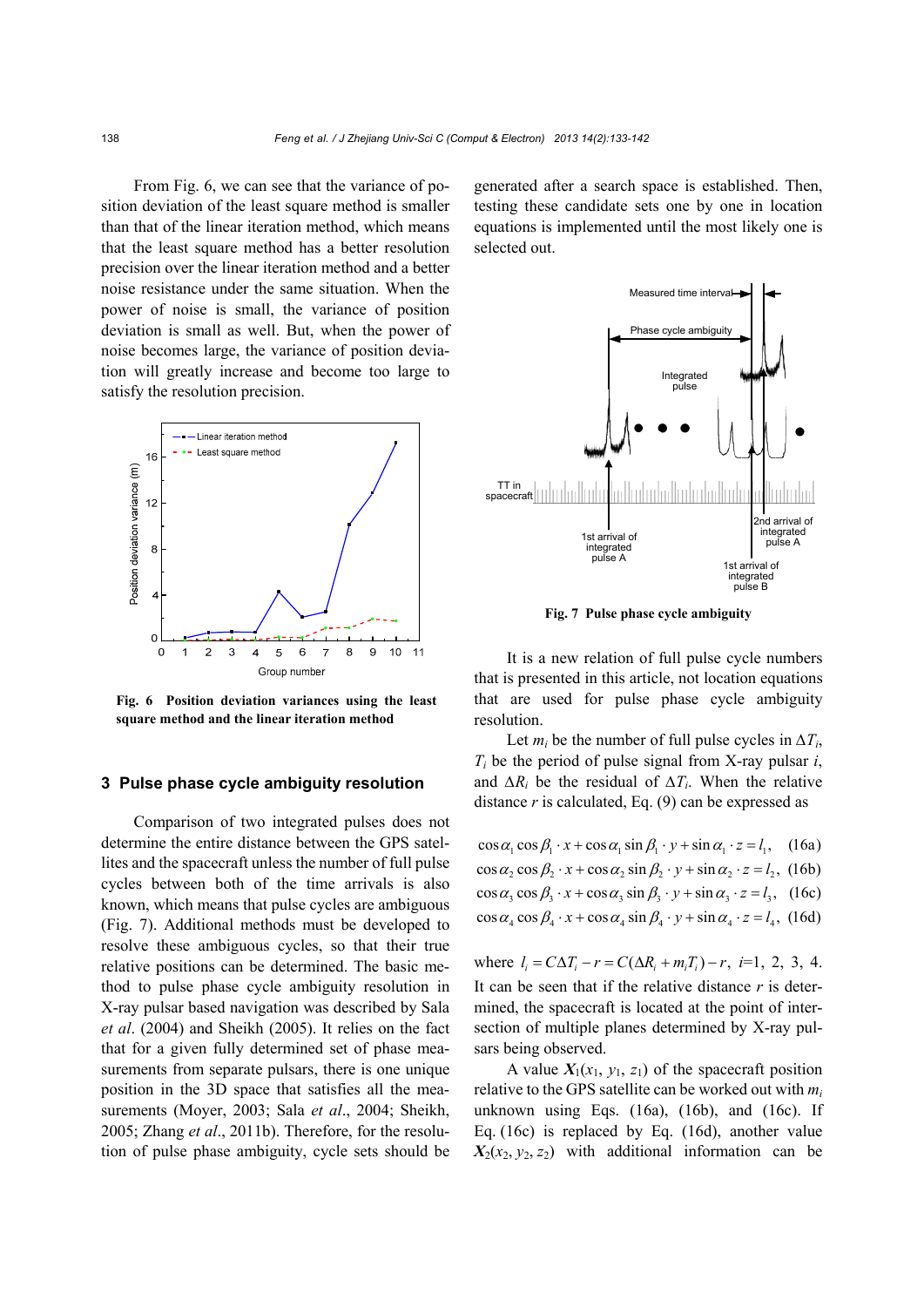worked out with  $m_i$  unknown. It is evident that the more likely candidate set [*m*1, *m*2, *m*3, *m*4] should at least satisfy

$$
E(X_1 - X_2)^2 < \xi,\tag{17}
$$

where  $\xi$  is the variance of the position error caused by time interval noise.  $x_1$  in vector  $X_1$  can be expressed as

$$
x_1 = \frac{l_1 X_B + l_3 X_C + l_2 X_D}{X_A},
$$
\n(18)

where

$$
X_{A} = X_{B} \cos \alpha_{1} \cos \beta_{1} + X_{C} \cos \alpha_{3} \cos \beta_{3}
$$
  
+  $X_{D} \cos \alpha_{2} \cos \beta_{2}$ , (19)

$$
X_{\rm B} = \cos \alpha_3 \sin \beta_3 \sin \alpha_2 - \cos \alpha_2 \sin \beta_2 \sin \alpha_3, \quad (20)
$$

$$
X_{\rm C} = \cos \alpha_2 \sin \beta_2 \sin \alpha_1 - \cos \alpha_1 \sin \beta_1 \sin \alpha_2, \qquad (21)
$$

$$
X_{\rm D} = \cos \alpha_1 \sin \beta_1 \sin \alpha_3 - \cos \alpha_3 \sin \beta_3 \sin \alpha_1. \qquad (22)
$$

Just like  $x_1, x_2$  to  $x_4$  in vector  $X_2$  can be expressed as the similar form.

In a more strict condition, it should satisfy

$$
(x_1 - x_2)^2 + (y_1 - y_2)^2 + (z_1 - z_2)^2 < |\xi|^2. \tag{23}
$$

Then, we can build an equation as follows:

$$
f(m_1, m_2, m_3, m_4) = (x_1 - x_2)^2 + (y_1 - y_2)^2 + (z_1 - z_2)^2.
$$
\n(24)

The partial derivative of  $f$  with respect to  $m_1$  is zero when *f* arrives at its minimum value of zero, which can be expressed as

$$
\frac{\partial ((x_1 - x_2)^2 + (y_1 - y_2)^2 + (z_1 - z_2)^2)}{\partial m_1} = 0.
$$
 (25)

The relation of full pulse cycle numbers is reyielded by resolving

$$
m_1W_1 + m_2W_2 + m_3W_3 - m_4W_4 = S, \qquad (26)
$$

where

$$
S = C\Delta R_4 U_4 - C\Delta R_3 U_3 - C\Delta R_2 U_2 - C\Delta R_1 U_1 -r(U_4 - U_3 - U_2 - U_1),W_i = CU_1 T_i, i = 1, 2, 3, 4,U_1 = \frac{P_B^2}{P_A^2} + \frac{P_B^{\prime\prime\prime}}{P_A^{\prime\prime}} + \frac{P_B^{\prime\prime\prime}}{P_A^{\prime\prime}}U_2 = \frac{P_B P_C}{P_A^2} + \frac{P_B^{\prime\prime} P_C^{\prime\prime}}{P_A^{\prime\prime}} + \frac{P_B^{\prime} P_C^{\prime\prime}}{P_A^{\prime\prime}}U_3 = \frac{P_B P_D}{P_A^2} + \frac{P_B^{\prime\prime} P_D^{\prime\prime}}{P_A^{\prime\prime}} + \frac{P_B^{\prime} P_D^{\prime\prime}}{P_A^{\prime\prime}}U_4 = \frac{P_B P_E}{P_A^2} + \frac{P_B^{\prime\prime} P_D^{\prime\prime}}{P_A^{\prime\prime}} + \frac{P_B^{\prime} P_E^{\prime\prime}}{P_A^{\prime\prime}}P_A = X_A \cdot X'_A,P_B = X_B \cdot X'_A - X'_B \cdot X_A,P_C = X_D \cdot X'_A - X'_D \cdot X_A,P_E = X'_C \cdot X_A,P_E = X'_C \cdot X_A,P_E = X'_C \cdot X_A,X'_A = X'_B \cos \alpha_1 \cos \beta_1 + X'_C \cos \alpha_4 \cos \beta_4+ X'_D \cos \alpha_2 \cos \beta_2,X'_B = \cos \alpha_4 \sin \beta_4 \sin \alpha_2 - \cos \alpha_2 \sin \beta_2 \sin \alpha_4,X'_C = \cos \alpha_2 \sin \beta_2 \sin \alpha_1 - \cos \alpha_1 \sin \beta_1 \sin \alpha_2,X'_D = \cos \alpha_1 \sin \beta_1 \sin \alpha_4 - \cos \alpha_4 \sin \beta_4 \sin \alpha_1.
$$

Actually, *S* is wandering stochastically around its mean value because of time interval noise. The detection threshold  $κ\sigma$  ( $σ$  is standard deviation of *S*) is used to tell the validity of the candidate set  $[m_1, m_2,$  $m_3$ ,  $m_4$ ]. Then, Eq. (27) is supplemented as follows:

$$
m_1W_1 + m_2W_2 + m_3W_3 - m_4W_4 - S = \kappa\sigma, \qquad (27)
$$

where  $W_i$  is determined only by the characteristics of X-ray pulsars, including declination, right ascension, and period. *S* is determined by the measured values of *∆Ri* and *r* and is independent of the characteristics of X-ray pulsars. Four X-ray pulsars are not always enough to pick out the most likely candidate set. Therefore, substitution of new X-ray pulsars into Eq.  $(27)$  is implemented.  $W_i$  and  $U_i$  can be calculated beforehand according to the sequence of X-ray pulsars being used. In the process of ambiguity resolution, candidate sets are tested one by one in Eq. (27) with X-ray pulsars and its corresponding  $U_i$  and  $W_i$ updated in the order determined beforehand, until the most likely one remains.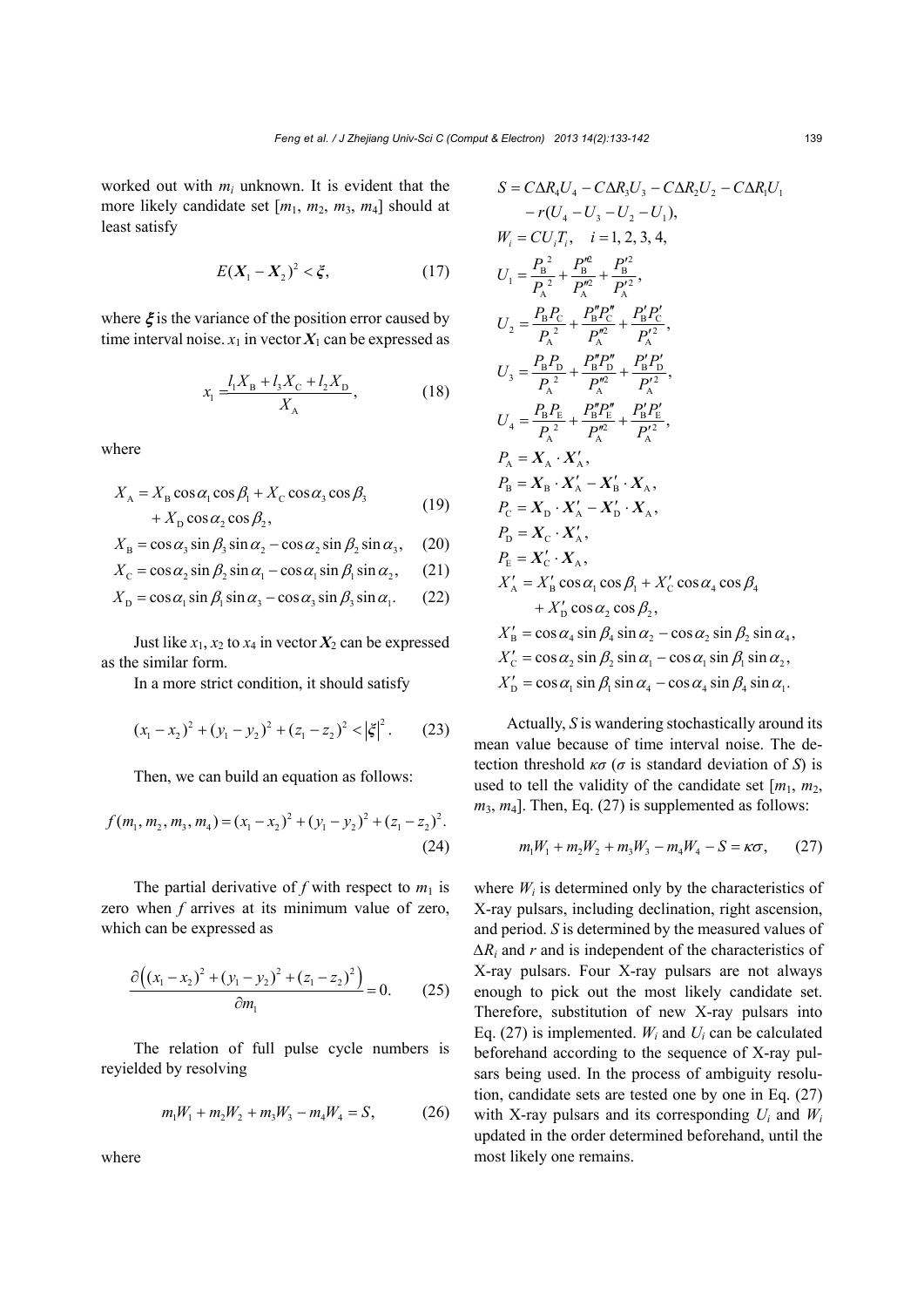## **4 Correction of relative movement between the spacecraft and GPS satellites**

In the process of inter-satellite relative position determination, GPS satellites and spacecraft are moving relatively (Fig. 8). The first arrival of an integrated pulse from the X-ray pulsar occurs while the spacecraft is arriving at the position *S*. The second arrival of the same integrated pulse from the GPS satellite occurs while the spacecraft arrives at *S*′. The difference between the actual time interval of these two arrivals and the one used in Eq. (1) will be caused by the relative movement between the GPS satellite and the spacecraft (Zhang *et al.*, 2011a). Different velocities between the GPS satellite and the spacecraft also result in different pulse signal frequencies, referred to as the Doppler effect.

The velocity of the spacecraft can be estimated according to frequency shift of the pulse signal from the X-ray pulsar, and the velocity of the GPS satellite can be estimated according to its ephemeris. Correction of the time interval can be implemented presumably using these velocities. Pulse integration should be implemented after the mission elapsed time (MET) is transformed to the barycentric dynamical time (TDB) system, and their observation positions are transferred uniformly to the position predicted according to the velocities, integration time piece, and time bins (Sala *et al.*, 2004; Zhang *et al.*, 2011b).



**Fig. 8 Relative movement between the GPS satellite and the spacecraft**

#### **5 Analysis of geometric dilution of precision**

GPS devices calculate a user's position using

several spheres intersecting with a satellite at each sphere's center. Ideally, these spheres would intersect at exactly one point, causing there to be only one possible solution to the current location, but in reality, the intersection forms more of an oddly-shaped area because of the measurement error of the travel time of radio signals from satellites. Furthermore, the oddlyshaped area is larger when the GPS satellites are close together (Fig. 9), which is one of the handicaps to the navigation application in the interplanetary and interstellar space. However, X-ray pulsars are far and dispersive around the Earth. Intersectant curved surfaces used in inter-satellite relative position determination can be oriented by X-ray pulsars. Thus, its GDOP can be reduced by optimization of the intersection angles among curved surfaces by selecting more salutary X-ray pulsars (Fig. 10). Besides, one of the characteristics distinguishing X-ray pulsar based navigation from GNSS is that the GDOP does not change during the navigation period unless the pulsar used is replaced. Thus, a carefully selected pulsars set can improve the navigation.

It is known that GDOP is based upon the covariance matrices of the estimation error of the position solution. According to Sheikh (2005), for the  $3\times3$ matrices, we have

GDOP<sub>psr</sub> = 
$$
\frac{\sqrt{\text{tr}E(\Delta \mathbf{x}' \Delta \mathbf{x'}^{T})}}{\Delta \rho} = \sqrt{\text{tr}(\mathbf{H}^{T} \mathbf{H})^{-1}}.
$$

As shown in Fig. 11, we choose 100 sets of *α* and *β* to check the influence of X-ray pulsar locations on GDOP. *α* is the declination (J2000) of a pulsar and *β* is the right ascension of a pulsar. In each set, there are four *α* and four *β*. The 100 sets of *α* and *β* can also be divided into 10 groups. In each group, *β* is constant and the differences between four *α* tend to become smaller. Among different groups, *α* remains the same and the differences between four *β* in one group become smaller as the group number grows.

Fig. 12 shows the influence of the locations of X-ray pulsars on GDOP. On one hand, in each group, as the differences of *α* tend to become smaller, GDOP increases accordingly on condition that *β* is fixed. On the other hand, the value of GDOP increases as the differences between the four *β* are getting smaller compared to the former group when *α* remains the same.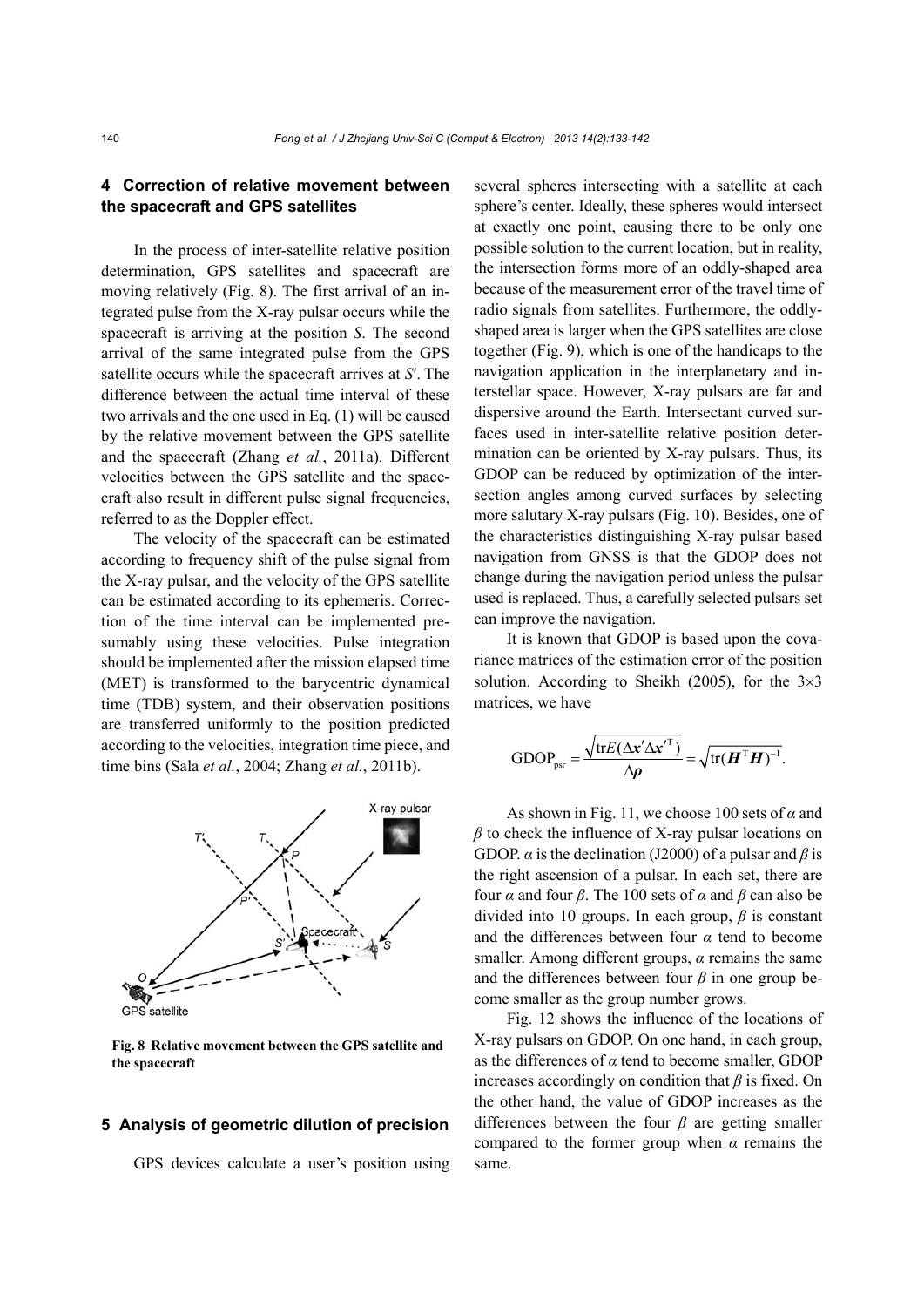

**Fig. 9 Good (a) and bad (b) geometric dilution of precision of GPS satellite**



**Fig. 10 Geometric dilution of precision of relative position determination using X-ray pulsars** 



**Fig. 11 Values of** *α* **(a) and** *β* **(b) selected to measure geometric dilution of precision** 



**Fig. 12 Geometric dilution of precision influenced by locations of X-ray pulsars**